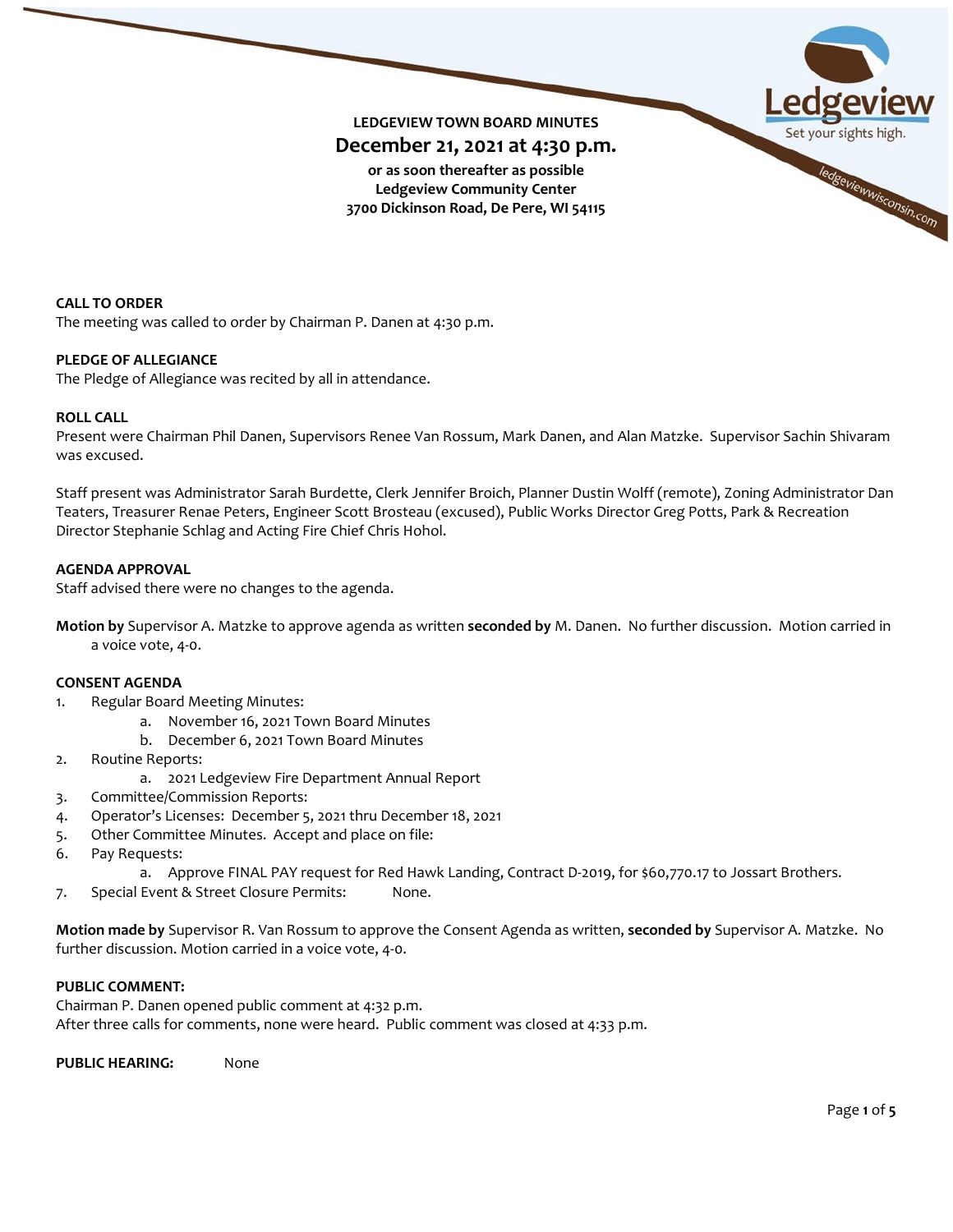## **ZONING & PLANNING:**

1. **Discuss and act on** request by Steve Bieda, Mau & Associates, on behalf of Jesse Jossart (owner) for a proposed lot line adjustment between parcels D-214-1 and D-214-2, 2216 and 2226 Dollar Road.

> Staff presented stating the petitioner is requesting the approval of a lot line adjustment CSM to move the lot line between Lots 1 and Lot 2 a total of 30 feet to the east. Lot 1 will be increased to 3.03 acres and Lot 2 will be decreased 1.99 acres.

> Both properties are zoned R-R, Rural Residential. Lot 2 has an existing residence. Lot 1 has a 1505 SF accessory garage structure but no residence. The proposed buyer of Lot 1 has indicated intentions to raze the accessory building and construct a new single-family house.

> ZPC recommend approval to Town Board with recommendations. Revised plans have been submitted that address all of the conditions.

**Motion made by** Supervisor M. Danen to approve the Conditional Use Permit (CSM) with the following conditions:

- 1. Revise the CSM to:
	- a. Change the front yard setback to 35'.
	- b. Add the following notations to the CSM:
		- i. "Lot 1 and Lot 2 shall connect to public sewer and water services within 1 year of availability."
		- ii. "Future sidewalks will be installed in the Dollar Road right-of-way."
	- c. Address technical corrections required by the Town Engineer or Brown County.
- 2. The accessory structure located on Lot 1 shall be brought into conformance with the zoning code within 24 months of recording of the CSM.

**Motion seconded by** Supervisor A. Matzke. No further discussion. Motion carried in a voice vote, 4-0.

### **OLD BUSINESS:**

1. **Continued discussion** on request from Ryan Radue, Developer, on behalf of J&A Lakeside Properties, LLC consideration by the Town to finance the construction of right-of-way and related utilities for Grand Ridge Estates First & Second Addition plats.

> Staff presented stating contact was made with Jeff Belongia asking if the Board should be concerned with issuing more debt at the Town's current level of 61%. The Town has an aggressive debt retirement, along with a perfect payment history, tied together with fast growth, shows the reasons behind the Town's issues are providing tangible items such as roads, facilities and equipment. This should not affect the Town's rating as a result of issuing the requested financing.

**Motion made by** P. Danen to open the floor up for public comment. **Motion seconded by** R. Van Rossum at 4:39 p.m.

## Ryan Radue – 2585 S Broadway, Green Bay

Developer Ryan Radue spoke on the project stating that the Town would benefit greatly as it would help give access to everyone sooner than originally anticipated. Mr. Radue stated in the past he has done three or five year agreements and that he was willing to agree to pay back more aggressively if that would help ease the Board's mind.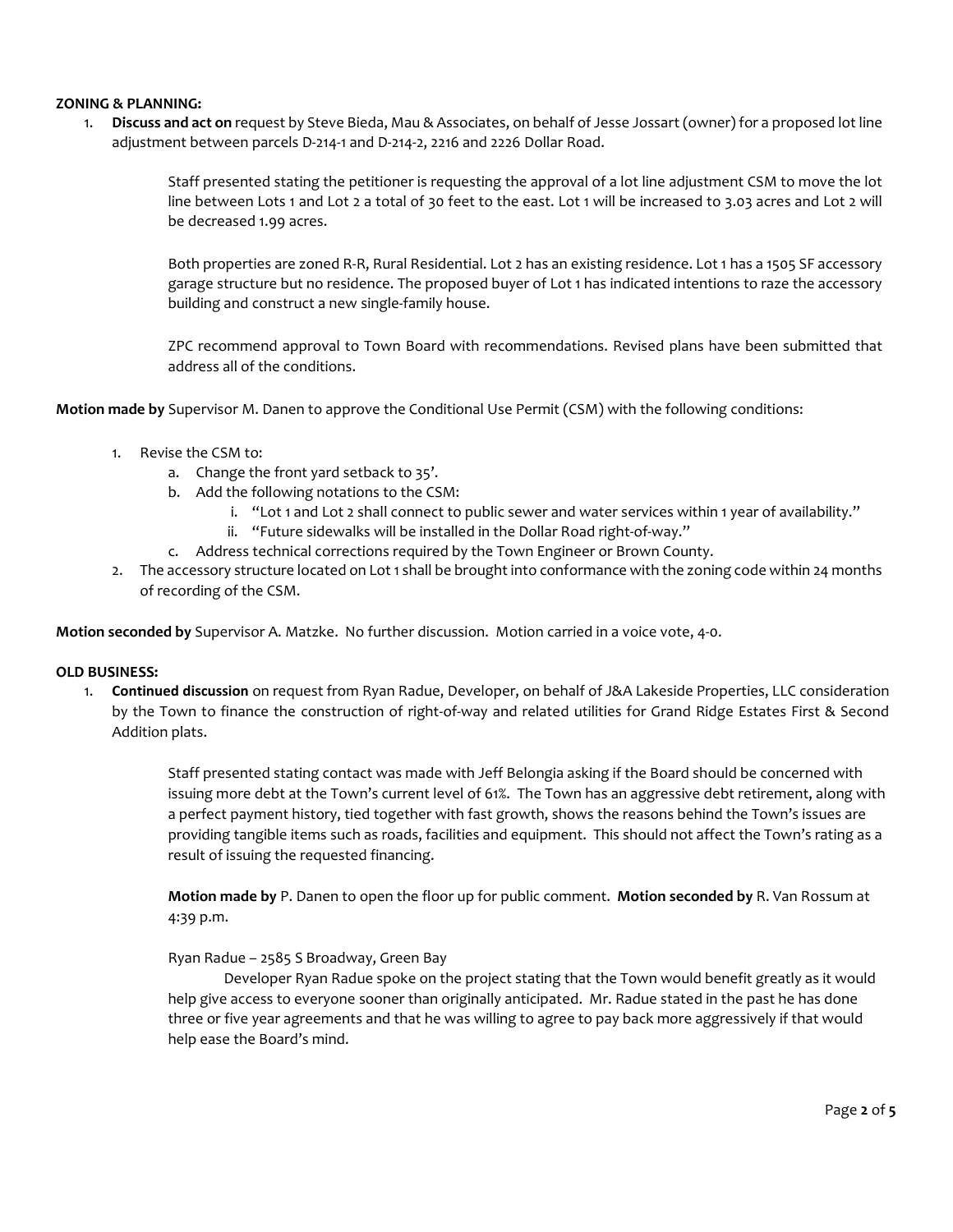Discussion continued and staff spoke that in 2023, the plan was for urbanization east of Dollar Road, Scary Hill facilities. The Board preferred an aggressive pay off route and would rather support it because the driving force is to get the connection out to CTH X.

**Motion made by** Chairman P. Danen to approve the request from Ryan Radue related to requesting of the TOwn to finance Grand Ridge Estates first and second additions with an aggressive three-year payment request from the developer and instructed staff to work with developer on that. **Motion seconded by** Supervisor M. Danen. No further discussion. Motion carried in unanimous voice vote, 4-0.

## **NEW BUSINESS:**

1. **Approve** Appointment of Election Inspectors for the 2022-2024 Election Cycle.

**Motion made by** Supervisor R. Van Rossum to approve list. **Motion seconded by** Supervisor A. Matzke. No further discussion. Motion carried a voice vote, 4-0.

2. **Review and take action on** request for street light on Cottonwood Lane and Heritage Road.

**Motion made by** Chairman P. Danen to approve the addition of a street light at Cottonwood and Heritage. **Motion seconded by** Supervisor M. Danen. No further discussion. Motion carried in a voice vote, 4-0.

3. **Request for approval** Adoption of the Official Traffic Map.

**Motion made by** Supervisor M. Danen to approve the Official Traffic Map. **Motion seconded by** Supervisor R. Van Rossum. No further discussion. Motion carried in a voice vote, 4-0.

4. **Discussion** regarding vacating right-of-way adjacent to parcel D-97-1, at 3501 Caboose Lane.

Staff presented stating the petitioner, Joe and Theresa Lotto, have received approval for a CSM to create a 7.6 acre outlot (Outlot 1) from the existing Lot 1 (D-97) and approval of a right-of-way dedication for Lot 1, Lot 2, and Lot 3. The owner of Lot 3 (Lotto) wants to purchase the northern portion of Lot 1 (Tordeur) for continued agricultural use. The eastern lot line of Lot 1 and Outlot 1 was adjusted to remove a "jog."

The inclusion of Lot 3 in the CSM resulted in the dedication of ROW for Caboose Lane. The existing Caboose Lane right-of-way was only 33 feet and is substandard to Town policy requiring 35 feet on either side of the centerline of the road. The right-of-way dedication resulted the existing residence and accessory building being partially located in the public right-of-way.

Staff noted this in the CSM review, and the Town's Attorney provided language to include on the CSM. The buildings are still privately owned; however, the lienholder (the bank) was not aware of this issue and they were not made a signatory to the CSM. They are objecting to this dedication and the impact to the residence.

The property owner and the bank have requested that the entire CSM be vacated. Staff has evaluated that option and is recommending that only Caboose Lane ROW adjacent Lot 3 that was dedicated as part of CSM be vacated. The ROW dedication for Shadow Court was needed as part of the CSM, and does not the issues associated with Lot 3.

Just a discussion currently tonight as if the Board does have an objection they would need to know.

## **COMMUNICATIONS:** None.

## **ORDINANCES:**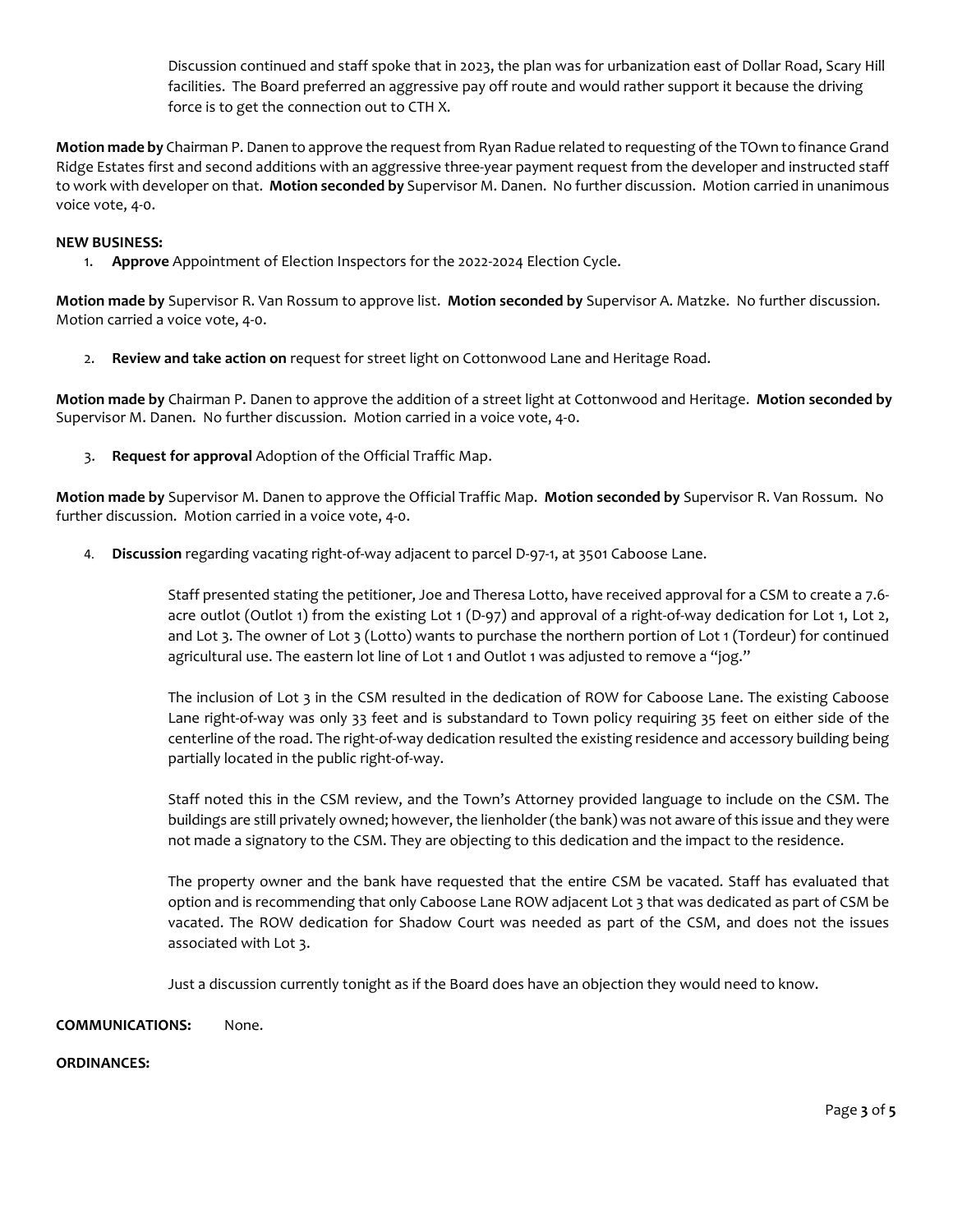1. Approve Ordinance 2021-022 – Amend chapter 53 Impact Fees.

Staff presented and explained with the adoption of the Fee Schedule, there needed to be some modifications to Chapter 56, Impact Fees to reflect the updated changes in Chapter 1, General Provisions, Section 1-19, Article II Fees and Penalties. With the adoption of the Fee Schedule, Chapter 56, Section 2, A. is now incorrect and in conflict with Chapter 1.

Additionally, Chapter 56, Section 6 references time limits for Park Improvement and Transportation Improvement Fees that are in conflict with the statues of the State of Wisconsin. This section has been modified to indicate the time limits are pursuant to §66.0617(9) Wis. Stats.

**Motion made by** Chairman P. Danen to approve Ordinance 2021-022, an ordinance to Amend Impact Fees. **Motion seconded by** Supervisor M. Danen. No further discussion. Motion carried in a voice vote, 4-0.

### **REPORTS:**

### **Administrator:**

- Transition of our I.T. services.
- Administrative Assistant position is currently being recruited for.
- CBCWA welcoming the Village of Denmark.
- Recognize Park & Rec Director, Stephanie Schlag as she has been recognized as Outstanding Professional of the Year for the park section.
- Report as submitted pertaining to The Farm.

## Planner: None.

### **Zoning Administrator:**

• Update on future projects coming up.

### **Treasurer:**

• Tax bills should be going out soon, with residents being able to pay with cash, credit card or check if coming in person to the Community Center. If paying by credit card ONLINE, would have to go to the Brown County Treasurer.

### **Clerk:**

Update on current projects.

# **Engineer:** None.

### **Public Works Director:**

• Report as submitted.

### **Park & Recreation Director:**

- Volunteers are grooming winter trails on the golf course.
- Report as submitted.

### **Fire Department:**

• Finished the inspections for 2021

**Board Comments:** None

## **APPROVAL OF THE VOUCHERS:**

**Motion made by** Supervisor A. Matzke to approve the vouchers. **Motion seconded by** Supervisor M. Danen. No further discussion. Motion carried in a voice vote, 4-0.

**Motion made by** Chairman P. Danen to cancel the January 3, 2022 meeting and to have the next Town Board on January 18, 2022. **Motion seconded by** Supervisor A. Matzke. No further discussion. Motion carried in a voice vote, 4-0.

**CLOSED SESSION:**